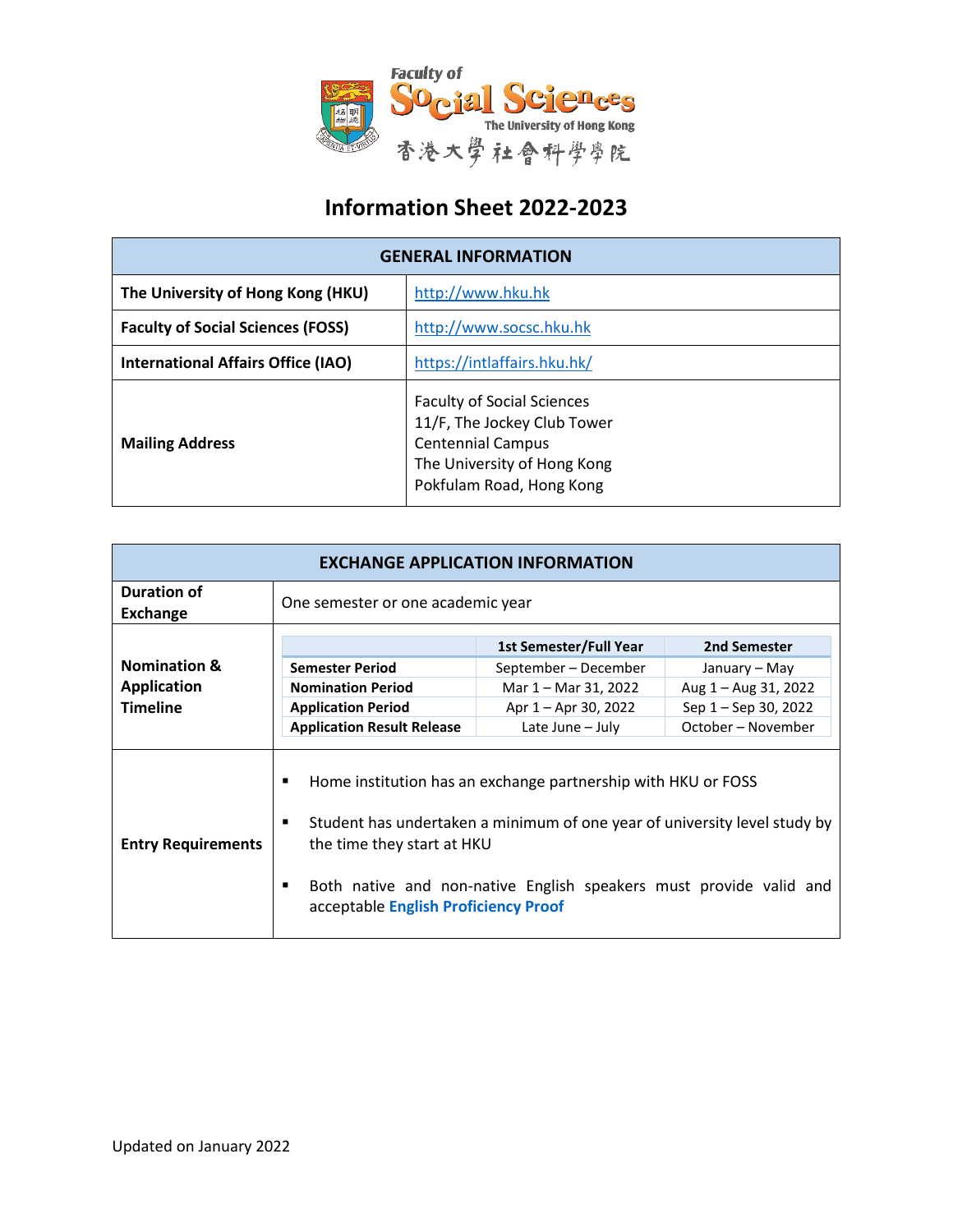|                                                                                                                                                | ٠                                                                               | <b>Application system</b>                                                                                                                                                                                                                                | Home institutions that have student exchange partnerships with HKU/FOSS<br>may submit nomination online through HKU Incoming Exchange                                                                                                 |  |
|------------------------------------------------------------------------------------------------------------------------------------------------|---------------------------------------------------------------------------------|----------------------------------------------------------------------------------------------------------------------------------------------------------------------------------------------------------------------------------------------------------|---------------------------------------------------------------------------------------------------------------------------------------------------------------------------------------------------------------------------------------|--|
|                                                                                                                                                | ٠                                                                               | <b>Nomination Procedures</b><br><b>HKU Exchange Partner User Manual</b>                                                                                                                                                                                  | Please refer to step-by-step online nomination guide:                                                                                                                                                                                 |  |
| <b>Nomination</b><br><b>Procedures by</b><br><b>Home Institution</b>                                                                           |                                                                                 | The following Supporting Documents must be uploaded by home<br>institution during nomination, any direct submission from students will NOT<br>be accepted                                                                                                |                                                                                                                                                                                                                                       |  |
|                                                                                                                                                |                                                                                 | <b>Supporting</b><br><b>Documents</b>                                                                                                                                                                                                                    | <b>Document Requirements</b><br>(Uploaded by home institution)                                                                                                                                                                        |  |
|                                                                                                                                                |                                                                                 | <b>Official Academic</b><br><b>Transcript</b>                                                                                                                                                                                                            | Academic transcript must be official and in English<br>٠<br>Online / unofficial academic results will NOT be<br>٠<br>accepted<br>Include English Translation if it is in other languages<br>٠                                         |  |
|                                                                                                                                                |                                                                                 | <b>English Proficiency</b><br>Proof                                                                                                                                                                                                                      | Native & non-native English speakers must provide<br>٠<br>valid and acceptable English Proficiency Proof                                                                                                                              |  |
| Students will be invited for online exchange application through email<br>٠<br>(Login credentials & application instructions will be included) |                                                                                 |                                                                                                                                                                                                                                                          |                                                                                                                                                                                                                                       |  |
|                                                                                                                                                | ٠                                                                               |                                                                                                                                                                                                                                                          | Students are advised to complete online application no later than the<br>application deadline. Late submission will not be considered                                                                                                 |  |
|                                                                                                                                                | Students may refer to the step-by-step application procedures<br>$\blacksquare$ |                                                                                                                                                                                                                                                          |                                                                                                                                                                                                                                       |  |
|                                                                                                                                                | ٠                                                                               |                                                                                                                                                                                                                                                          | Proposed Study Plan at HKU is required in the online application<br>This is only a preliminary course plan for Faculty's review on students'<br>application, they are NOT enrolled to these courses                                   |  |
| <b>Exchange</b><br><b>Application</b><br><b>Procedures</b>                                                                                     | п                                                                               | <b>Personal Statement Requirements</b><br>Students may wish to explain why they are interested in HKU and its<br>exchange programme. There is no word limit for the Personal Statement<br>The following Supporting Documents must be uploaded by student |                                                                                                                                                                                                                                       |  |
|                                                                                                                                                | ٠                                                                               |                                                                                                                                                                                                                                                          |                                                                                                                                                                                                                                       |  |
|                                                                                                                                                |                                                                                 | <b>Supporting</b><br><b>Documents</b>                                                                                                                                                                                                                    | <b>Document Requirements</b><br>(Uploaded by students)                                                                                                                                                                                |  |
|                                                                                                                                                |                                                                                 | <b>Copy of Passport</b>                                                                                                                                                                                                                                  | Copy of Passport Personal Information page must be<br>٠<br>clearly visible (including machine readable lines)<br>Passport validity date must be able to cover the end<br>٠<br>of your proposed exchange period with 6 extra<br>months |  |
|                                                                                                                                                |                                                                                 |                                                                                                                                                                                                                                                          |                                                                                                                                                                                                                                       |  |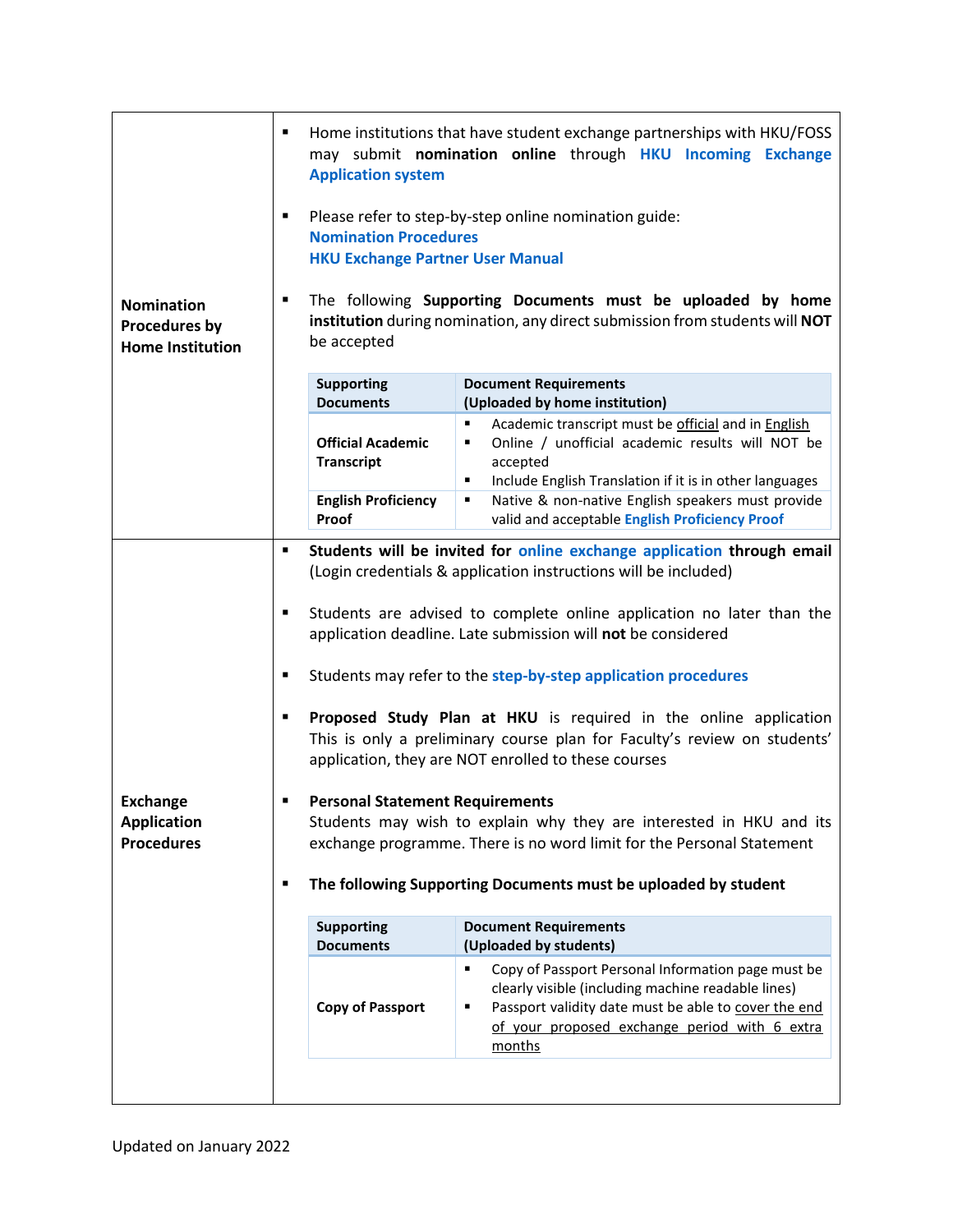| <b>Visa Application</b><br><b>Procedures</b> | Students must complete online visa application by the visa application<br>$\blacksquare$<br>deadline and mail hard copies of application documents to designated visa<br>office after receiving instructions                                                    |
|----------------------------------------------|-----------------------------------------------------------------------------------------------------------------------------------------------------------------------------------------------------------------------------------------------------------------|
|                                              | Please note that it will take at least 10 weeks to process student's visa and<br>٠<br>the visa application fee is non-refundable                                                                                                                                |
|                                              | For<br>general<br>visa<br>application<br>procedures,<br>please<br>refer<br>to<br>http://www.studentvisa.hku.hk/                                                                                                                                                 |
|                                              | Exchange students are NOT allowed to work in Hong Kong under Student<br>п<br>Visa conditions                                                                                                                                                                    |
|                                              | Students should make online application through CEDARS Accommodation<br>٠<br>Office                                                                                                                                                                             |
| <b>Accommodation</b><br><b>Application</b>   | Housing resources are limited, students are suggested to apply for<br>٠<br>accommodation as soon as possible                                                                                                                                                    |
|                                              | For accommodation, please contact CEDARS Accommodation<br>at<br>accommodation@cedars.hku.hk                                                                                                                                                                     |
|                                              | After the application deadline, student's exchange application will undergo<br>٠<br>review by the Faculty. The processing of application will take up to<br>1.5 months                                                                                          |
|                                              | Result Announcement/Notice of Admission will be released by email.<br>٠<br>Students must complete the below steps to accept their offer:                                                                                                                        |
| Acceptance                                   | Step 1: Sign and submit Notice of Admission<br>Login to the online application account to accept / decline the offer and<br>upload the signed Notice of Admission<br>Upload a copy of the signed Notice of Admission to the Faculty's online<br>acceptance form |
| <b>Procedures</b>                            | <b>Step 2: Secure Visa Application</b>                                                                                                                                                                                                                          |
|                                              | Upload a copy of the signed Notice of Admission to your online visa<br>application                                                                                                                                                                              |
|                                              | Mainland students: https://studentvisa-mainland.hku.hk<br>International/Macao/Taiwan students: https://studentvisa-<br>overseas.hku.hk/                                                                                                                         |
|                                              | <b>Step 3: Secure Accommodation Application</b><br>Send a copy of the signed Notice of Admission to CEDARS<br>Accommodation Office at accommodation@cedars.hku.hk for their<br>further processing of hall application                                           |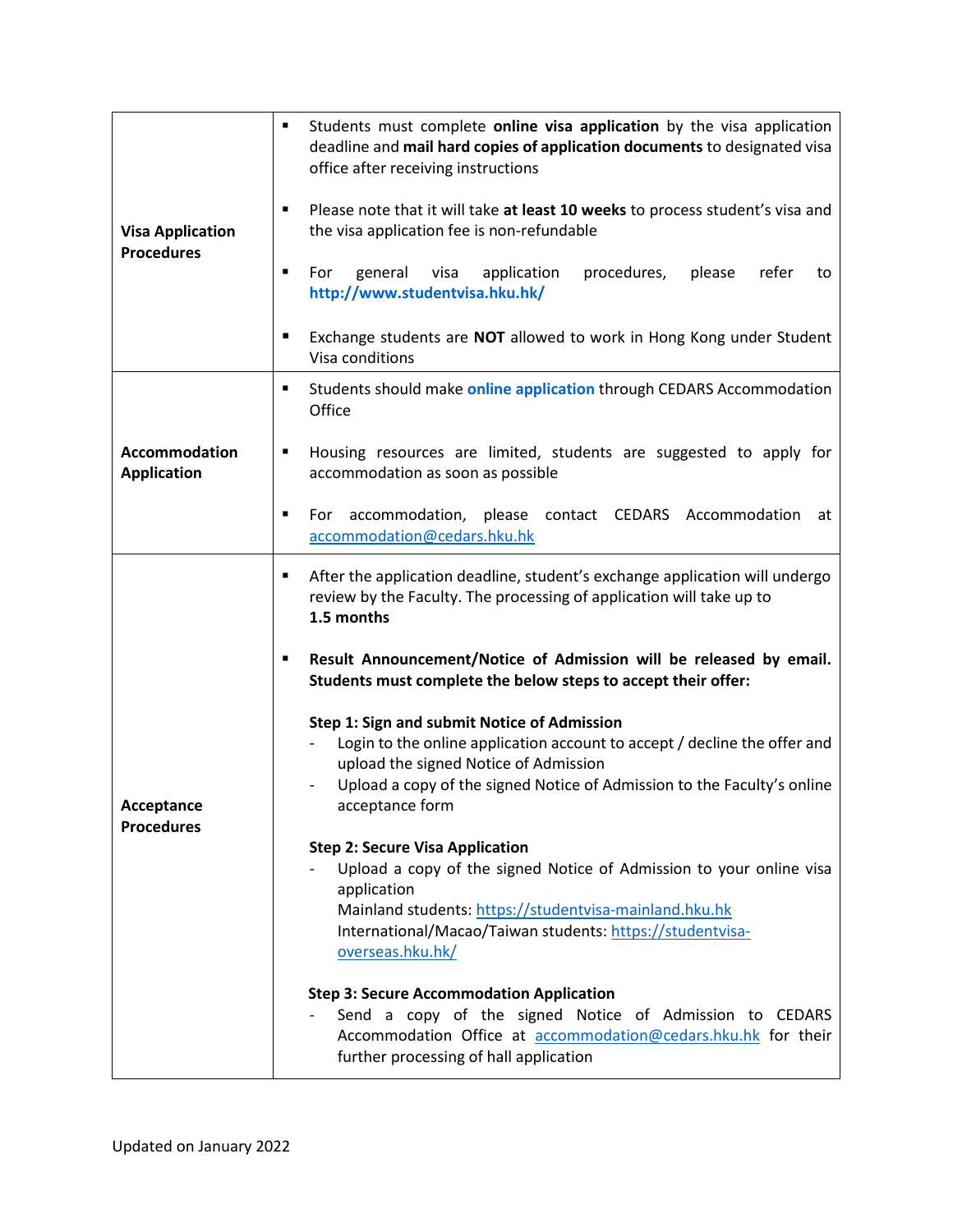| <b>ACADEMIC INFORMATION</b>                                 |                                                                                                                                                                                                                                                                                                                                                                                   |
|-------------------------------------------------------------|-----------------------------------------------------------------------------------------------------------------------------------------------------------------------------------------------------------------------------------------------------------------------------------------------------------------------------------------------------------------------------------|
|                                                             | Please refer to the Faculty website (Get Started > Inbound Exchange<br>п<br>Programmes > List of courses available in the 2021-2022 academic year) for<br>details. (for reference only, courses available in 2022-2023 will be updated<br>one month before the semester starts)                                                                                                   |
| <b>Courses available</b><br>for Exchange<br><b>Students</b> | Exchange/Visiting Students should select 50% or more of the core courses<br>٠<br>offered by the Faculty of Social Sciences, including courses offered by the<br>China Studies programme, the Department of Geography, Politics and<br>Public Administration, Psychology, Sociology, Social Work and Social<br>Administration, and the Journalism and Media Studies Centre         |
|                                                             | For some elective courses offered by other Faculties, students may seek<br>٠<br>approval upon their arrival at HKU                                                                                                                                                                                                                                                                |
|                                                             | Students are required to take 24 to 30 credits (6 credits per course in<br>п<br>general) in each semester                                                                                                                                                                                                                                                                         |
| <b>Course Load</b>                                          | Common Core courses will not count as part of the fulfilment of the 50%<br>٠<br>requirement of course enrollment for exchange students                                                                                                                                                                                                                                            |
|                                                             | Detailed information can be found in Academic Information<br>п                                                                                                                                                                                                                                                                                                                    |
| Language of<br>Instruction                                  | All courses are taught in English, except for courses offered by the Department<br>of Chinese (course codes start with CHIN)                                                                                                                                                                                                                                                      |
|                                                             | Students are not enrolled to courses stated in the Notice of Admission, they<br>٠<br>are only eligible to take those courses                                                                                                                                                                                                                                                      |
| <b>Course Enrollment</b>                                    | All students MUST enrol for courses during Course Selection (only available<br>٠<br>in Semester One) or Add/Drop Period (available in Semester One and<br>Semester Two)                                                                                                                                                                                                           |
|                                                             | Course enrollment is completed online via HKU Portal. Students will only be<br>allowed to enroll into courses during the Schedule of Course Selection or<br>Add/Drop Period. For detailed instructions, they may refer to Quick Guide<br>on Course Selection and Enrolment                                                                                                        |
|                                                             | The approval of courses is on a case-by-case basis and subject to the<br>п<br>Faculty's approval. Actual enrolment is subject to class availability, courses<br>offered in the first semester, quota and class schedule. Students are<br>recommended to check the course pre-requisites before selecting courses.<br>[This information is subject to change without prior notice] |
| <b>Academic Calendar</b>                                    | <b>Academic Advising Office - Important Academic Dates</b><br>п<br>International Affairs Office - Academic Information > Key Semester Dates<br>п                                                                                                                                                                                                                                  |